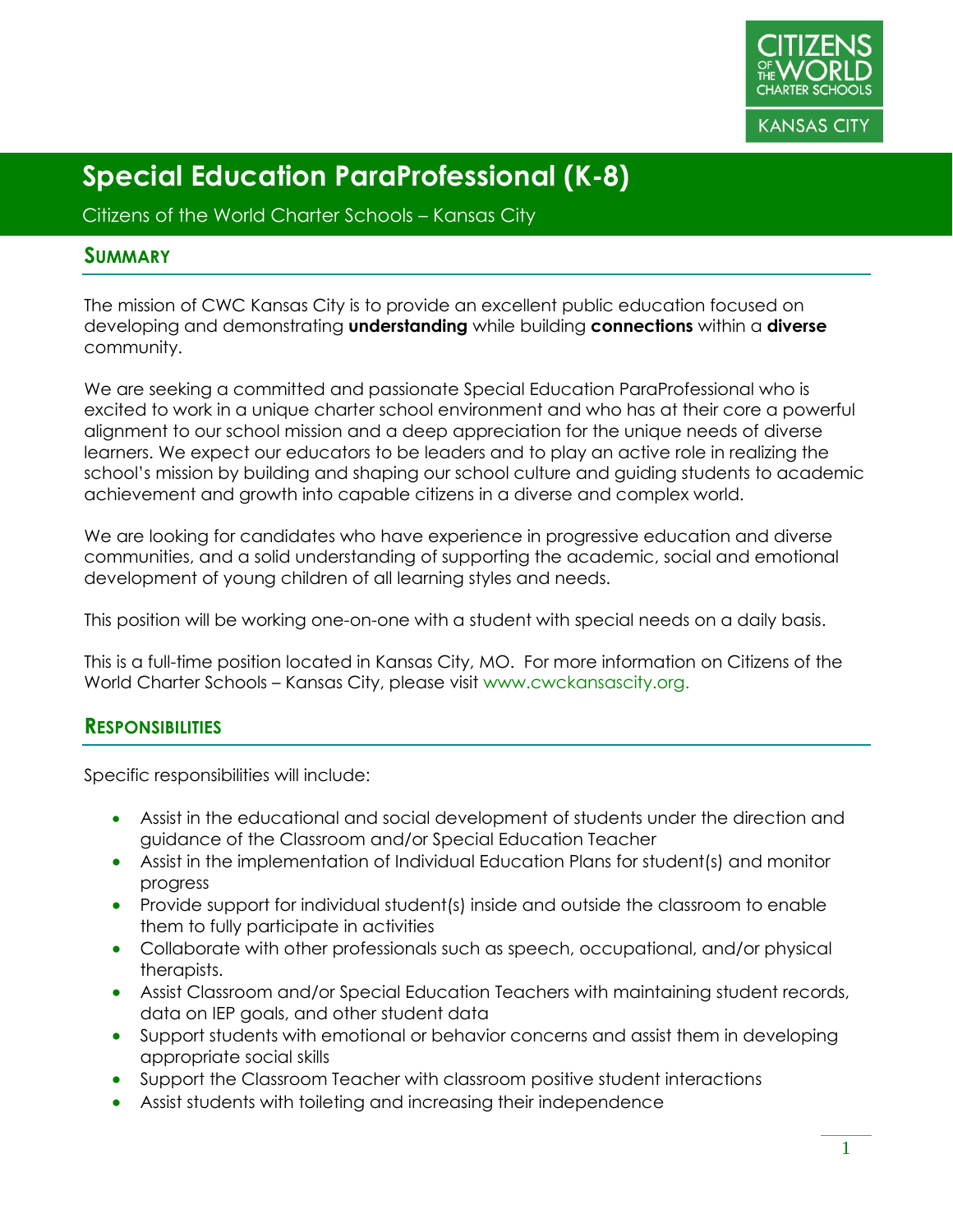

#### Citizens of the World Charter Schools – Kansas City

- Assist students with eating and increasing their independence
- Assist students with transitioning from classrooms and increasing their independence
- Assist in increasing functional skills such as communication and use of assistive technology
- Participating in professional development activities, both internal (led by the principal, lead teachers and visiting experts) and external (visiting other schools, attending conferences, and engaging in best practice sharing with others in the charter school community, etc.)
- Participating as an active member of the community to provide stewardship of the school and adherence to its mission and guiding principles
- Maintaining a high-level of professionalism including meeting deadlines, and commitments to self, students, and the community

### **QUALIFICATIONS & TRAITS**

The ideal ParaProfessional will have/hold:

- An associate's degree (bachelor's preferred)
- Experience (minimum two years preferred) working one-on-one with special needs students.
- Exceptional written and oral communication skills
- Experience working in a socio-economic, racial and culturally diverse classroom setting
- An exhibited ability to work with children in a caring and respectful manner in order to create a joyful, caring classroom environment where instructional time includes community building, conflict resolution, skill-building, and empowering students to be peacemakers and agents for positive social change
- Knowledge of and experience with Special Education related computer programs to document services, notes, write IEP's, and run all necessary reports.
- Maturity, humility, strong work ethic, sense of humor, and a can-do attitude
- Willingness to explore additional school responsibilities (before/after school care and classes, committee involvement, etc.); stipends may be available for such responsibilities.
- Fluency in Spanish is preferred.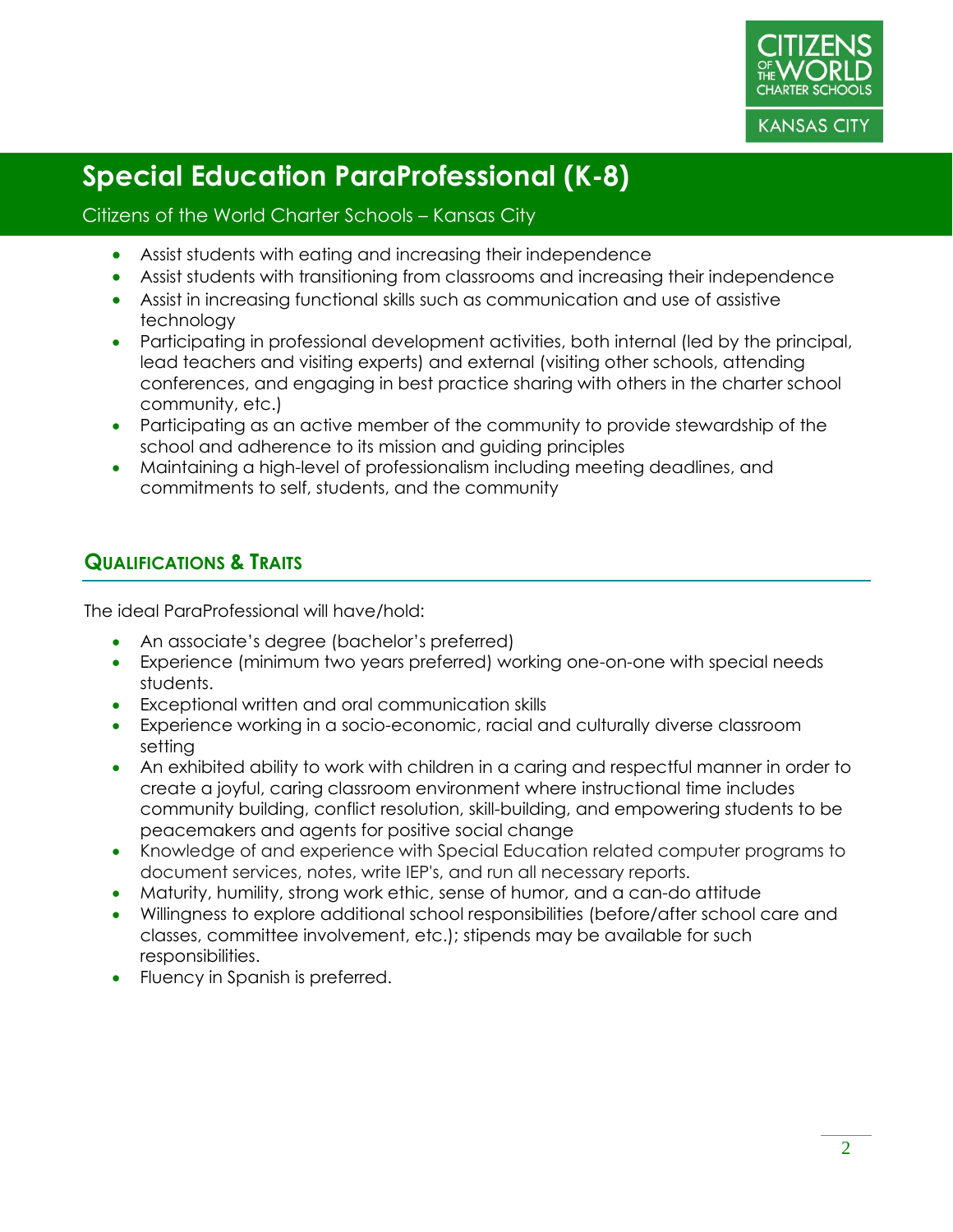

Citizens of the World Charter Schools – Kansas City

#### **COMPENSATION & BENEFITS**

CWC Kansas City offers competitive salaries commensurate with experience and a comprehensive benefits package. CWC Kansas City is an Equal Opportunity Employer. As an organization that values diversity and aims to serve a diverse group of students, we work to reflect this diversity in our staff as well.

### **CONTACT**

Please apply online through the BambooHR Application Portal on our website at www.cwckansascity.org/employment. No phone calls, please.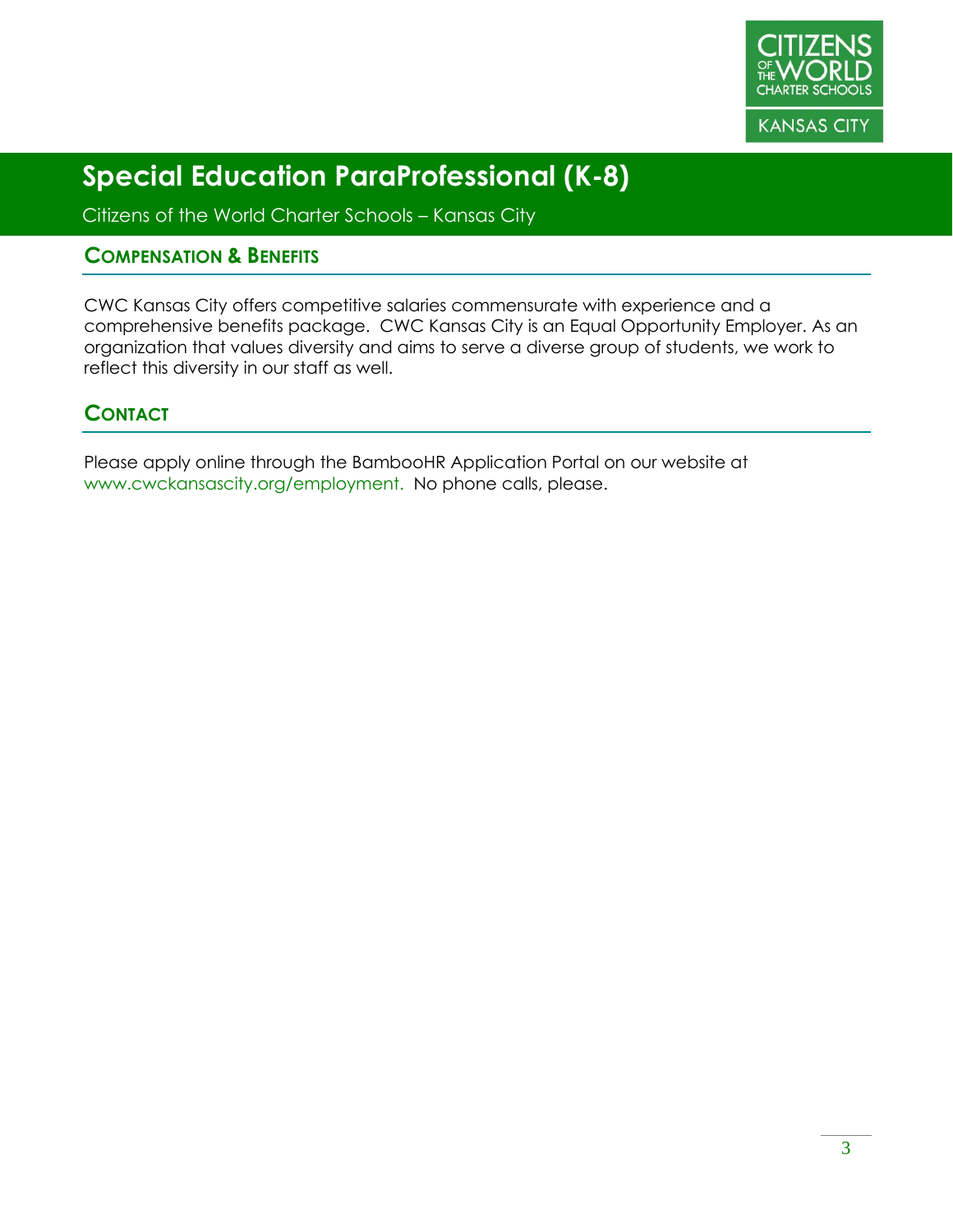

Citizens of the World Charter Schools – Kansas City

### **EMPLOYEE VALUE PROPOSITION**

| <b>Who We Are</b>                                                                                                                                                                                                                                                                                                                                 | <b>Who You Are</b>                                                                                                                                                                                                                                                                                                                                                                |
|---------------------------------------------------------------------------------------------------------------------------------------------------------------------------------------------------------------------------------------------------------------------------------------------------------------------------------------------------|-----------------------------------------------------------------------------------------------------------------------------------------------------------------------------------------------------------------------------------------------------------------------------------------------------------------------------------------------------------------------------------|
| We are an intentionally diverse and<br>welcoming community.<br>CWCKC was founded on a belief that we<br>live in a richly diverse world and that<br>diversity makes our experience better.                                                                                                                                                         | • You value diversity in all its<br>dimensions and are excited to be<br>part of a school community where<br>that diversity is <b>authentically</b><br>encouraged and celebrated.<br>You understand that <b>identity</b> is an<br>important part of who we are - for<br>both adults and students.                                                                                  |
| We believe education is about more than<br>test scores.<br>Student learning matters and goes<br>beyond just academics. Our teachers<br>focus on the whole child by building our<br>students' socio-emotional skills and<br>helping them develop a deeper<br>understanding of themselves.                                                          | You know that <b>academic learning</b><br>$\bullet$<br>is important and have experience<br>helping students develop their<br>social-emotional skills.<br>You understand how to <b>balance</b><br>$\bullet$<br>academic rigor with the<br>development of the whole child.                                                                                                          |
| Our teaching approach centers students'<br>interests and needs within projects and<br>real-world experiences.<br>We strive to provide learning experiences<br>that are meaningful and make a<br>difference in our school and community.<br>Our teachers engage students in projects<br>based on their interests and individual<br>learning needs. | You are excited about designing<br>$\bullet$<br>project-based learning<br>experiences for students grounded<br>in their interests, experiences, and<br>identity.<br>You value students constructing<br>$\bullet$<br>their own learning to develop a<br>deeper understanding of the world<br>around them.<br>You <b>embrace</b> creativity and risk-<br>taking in lesson planning. |